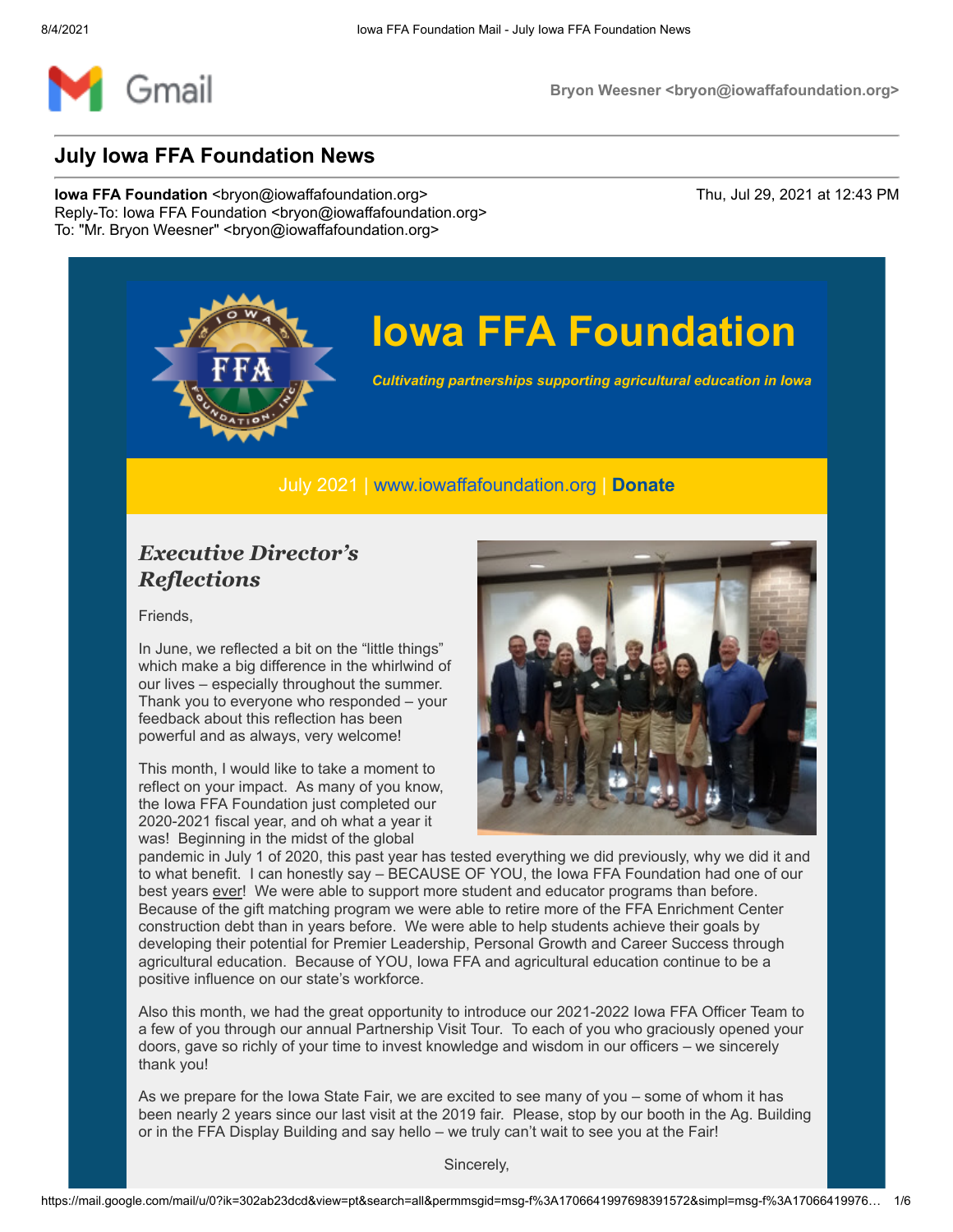#### **Iowa FFA Celebrates 30 Years of Limited Edition Tractors**

Since 1991 the Iowa FFA Foundation has produced the Iowa FFA Limited Edition Collectable Tractors.

As we enter the 30th year we have chosen two very special models from our friends at Spec Cast in Dyersville to celebrate this milestone. For our 1/16th scale collectors, we offer the Oliver Super 88 with Corn Picker. This highly detailed model takes us back to the days of harvesting ear corn on those fall days. The box is complete with that "corn field" look that makes this unique collectable stand out! As the 2021 Iowa FFA Tractor, it comes with FFA Logo on the picker and the silver plate signifying the 2021 Iowa FFA edition.

Our 1/64th scale limited edition tractor is another that finds its roots right here in Iowa. First debuted at the Farm Progress Show in 1974, the Kinzie Big Blue is a custom-built, 4-wheel-drive tractor powered by two Detroit Diesel V-8 engines that totaled more than 640 horsepower. The Kinzie Big Blue comes in a custom Iowa FFA 30th Anniversary collectors box. We are delighted to select it as our 1/64th scale 2021 Iowa FFA Tractor.

Both tractors are available for pre-order and will ship FREE to you in early September. Tractors will also be available for order at the FFA Display building during the Iowa State **Fair!** 

There are still a few of the 2019 and 2020 models available and make great gifts or that unique item for a local FFA Auction. To visit the new online store *v*isit the "Shop our Store" link on the Iowa FFA Foundation website, or by clicking any of the images to the right.

Josh



## 2021 Towa FFA

LIMITED EDITION TRACTOR









#### **Iowa FFA Reward Your**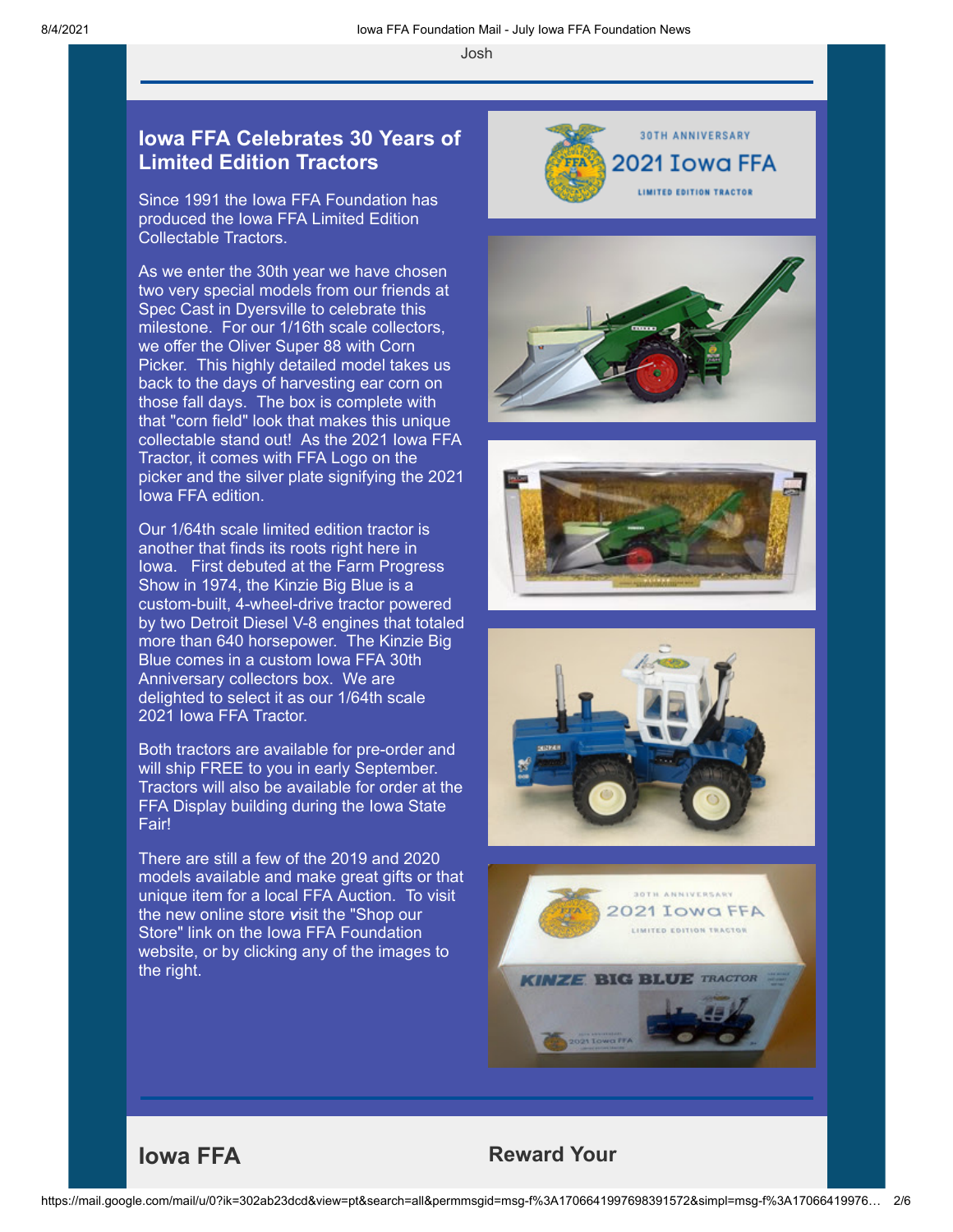## **Alumni Seeking Iowa State Fair Volunteers**



After a year away, the Iowa State Fair is quickly approaching. The Iowa FFA Alumni & Supporters are looking for volunteers to man the booth in the Agriculture Building visiting with fairgoers and to work in the Supply Booth in the FFA Display Building.

All volunteers will receive admission into the fair for the day and there are a number of shifts available. Alumni chapters who would like to work for an entire day, please contact your district representatives for information on a special promotion by the Iowa FFA Alumni & Supporters that will benefit your chapter!

You can sign up to work a shift, or if your group would like to cover an entire day you can do that as well! It's a great way to spend some time at the Fair while helping to support Agricultural Education in Iowa. To sign up **[click here.](https://eml-pusa01.app.blackbaud.net/intv2/j/4459B2E0-EEAC-44FC-807B-AEDCD0299E18/r/4459B2E0-EEAC-44FC-807B-AEDCD0299E18_cb5e7dde-fed3-43e0-9ed5-301c7af4cc38/l/5F8577EF-DF2F-47B6-9F77-DDE032240977/c)**

#### **Employees or Clients with a Holiday Extravaganza**



Book Your Holiday Party at The FFA Enrichment Center!

Cocktail Receptions for up to 300 guests in our beautiful atrium setting- Sit Down or Dinner Receptions for up to 500 in our spacious ballroom- Perfect space for LIVE Entertainment and Dancing- Free Parking and Easy Access

To secure that special date, call us now at 515- 965-7372 or email: [jennifer@ffaenrichmentcenter.com](mailto:jennifer@ffaenrichmentcenter.com)

Enjoy one of our wonderful Preferred Caterers to make your holiday planning complete

Great Caterers of Iowa, Main Street Café & Bakery, Hy-Vee North Ankeny, Hy-Vee South Ankeny, Christiani's VIP Catering and Events, Sunflower Chef Catering, District 36 Wine Bar & Grill, Gateway Market Catering, Lidderdale Catering, B Fabulous Catering or Baratta's **Catering** 

### **FFA Officers Visit Partners**

Iowa FFA State Officers and Iowa FFA Foundation staff have been busy the last month traveling across the state visiting with partners and donors during partnership visits. These meetings give the officer team the opportunity to inform our partners about the new All In For Ag

Education initiative which wants to provide all students across Iowa the access to agricultural education classes by 2029. It also allows these leaders to hone their communication skills while learning about different aspects of the agricultural industry in Iowa that they may not be familiar with.

It is hoped that through conversation, tours and discussions of topics facing both industry and agricultural education that officers will be better able to advocate throughout their year, while also thanking partners for their continued support.

More information on the All In For Ag Education initiative can be found at [www.teamaged.co](http://www.teamaged.co/).

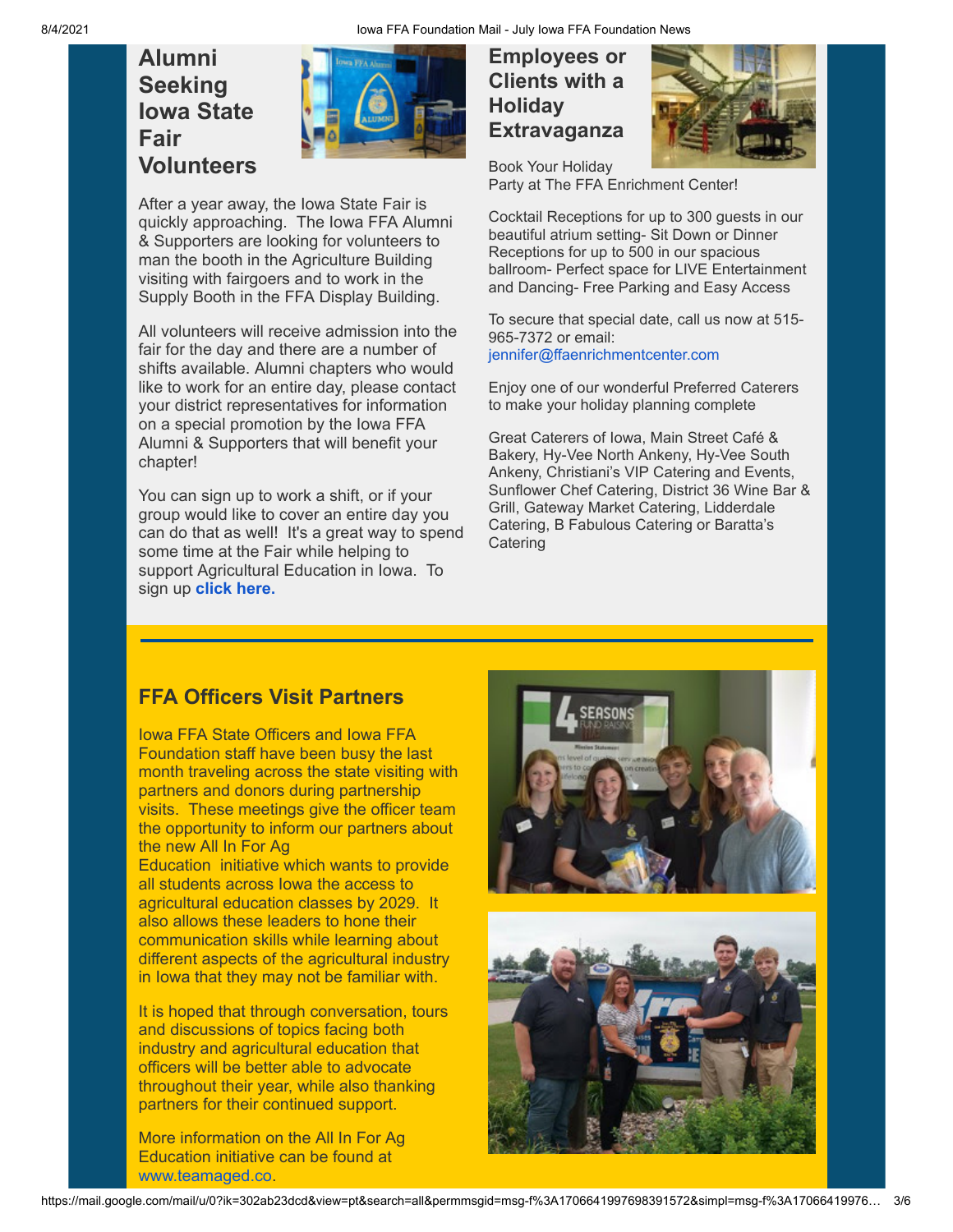

## **Support FFA as a member of**

## **The Corduroy Club**

**Your monthly gift of any size can make a lasting impact on FFA members across the state!**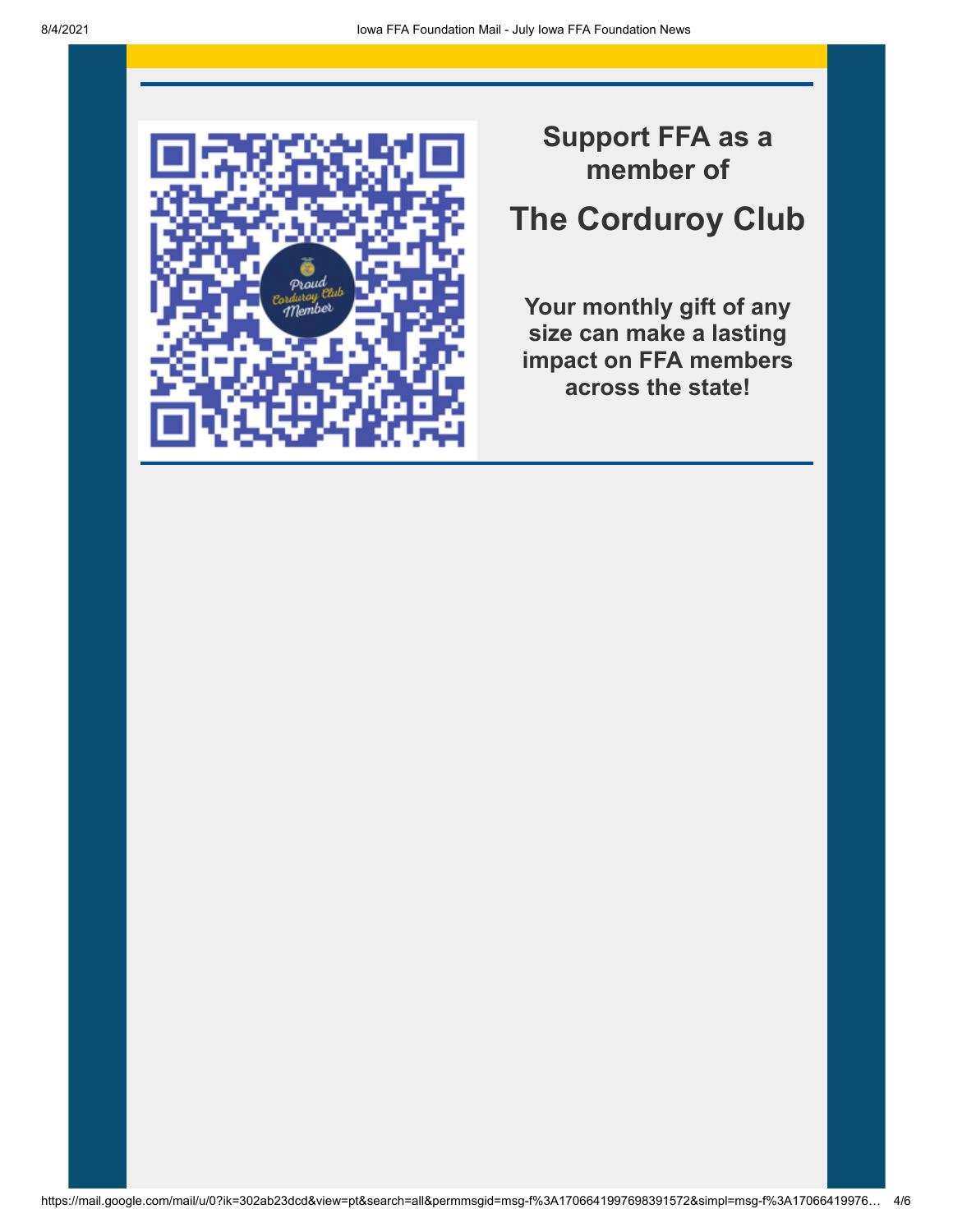## **Save the Date**

## THE IOWA FFA FOUNDATION'S 8TH ANNUAL

Black Ties Blue Jackets Gala

# Saturday February 19, 2022

# **Registration Information** Coming Soon

No matter the size, your act of generosity will make a substantial impact to agricultural education in Iowa.

**[Donate Now](https://eml-pusa01.app.blackbaud.net/intv2/j/4459B2E0-EEAC-44FC-807B-AEDCD0299E18/r/4459B2E0-EEAC-44FC-807B-AEDCD0299E18_cb5e7dde-fed3-43e0-9ed5-301c7af4cc38/l/712FE9BA-941F-4FAB-919B-7493CD25BC9B/c)**